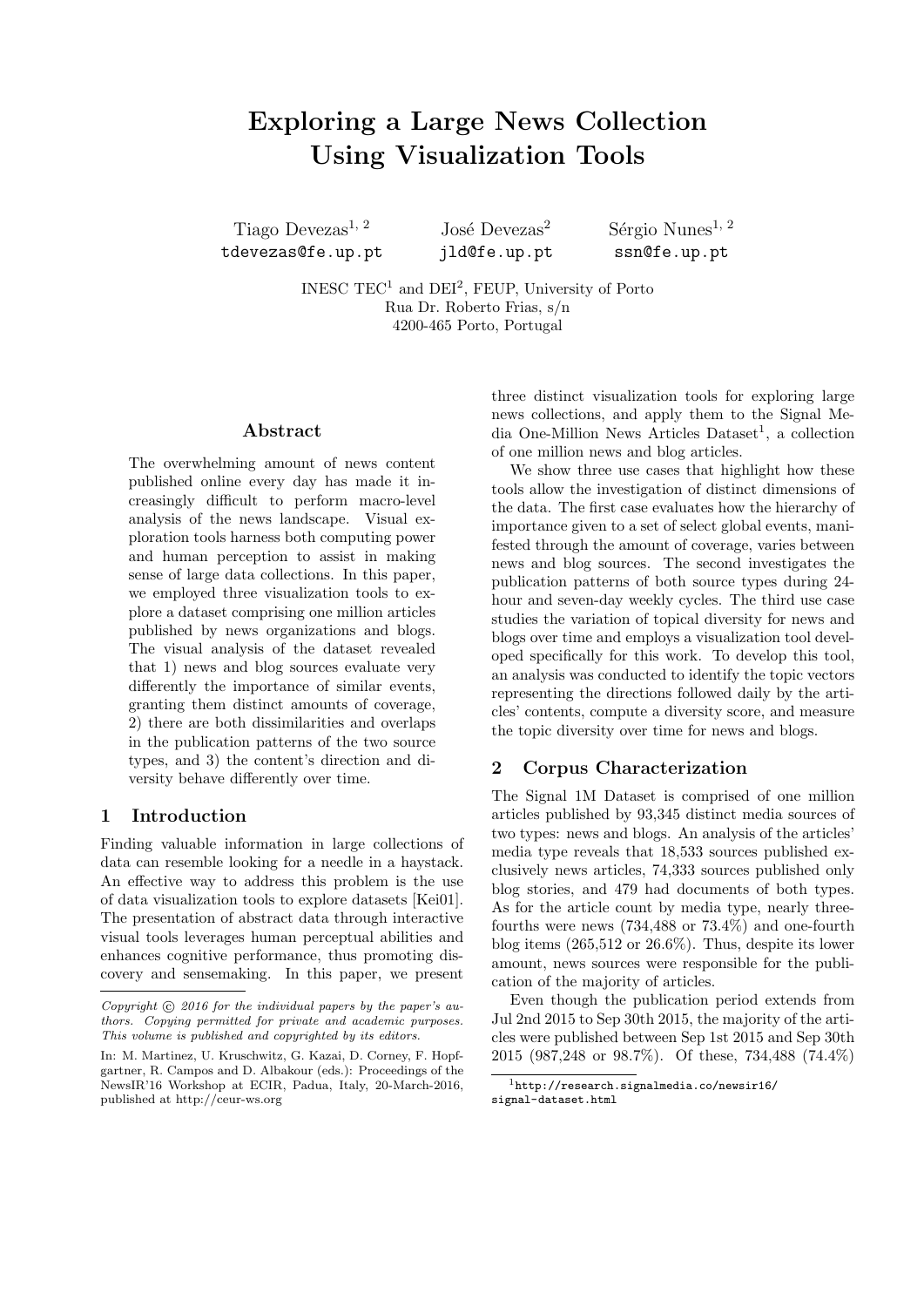were news articles and 265,512 (26.9%) blog articles. The highest number of articles published by a single source was 192,228 and the lowest amount, a single article. Regarding the overall distribution of articles, the majority of the sources (91,693 or 98.2%) published 100 articles or less, 1,565 sources (1.7%) published between 101 and 1000 articles, 85 (0.09%) between 1,001 and 5,000, one (0.001%) between 5001 and 10000, and one between 10,000 and 20,000 articles.

The topic analysis conducted for each media type stream (see Section [5.3.2\)](#page-3-0) found that the top five  $n$ grams, based on the TF-IDF score of the topic vectors, were 'south africa', 'pope francis', 'total volume table', 'high school football', and 'college football' for news articles, and 'star wars', 'school district', 'syrian refugees', 'executive director', and 'kansas city' for the blog document set.

# 3 Visualization of Large News Archives

The visualization and analysis of large volumes of news content is an emerging field of research [\[KBMK10\]](#page-5-1). The ThemeRiver application [\[HHN02\]](#page-4-0) was one of the first efforts in this domain. It provides an interactive visualization of thematic changes across a large set of news documents over time. It uses a metaphor of a river to assist in the recognition of relationships, trends and patterns in the data. Themes are displayed as colored streams whose width — the measure of its strength — varies as it flows across time from left to right. A similar river-like visual metaphor is employed by the NewsLab system [\[GLYR07\]](#page-4-1), which allows exploratory analysis of the temporal variation of themes, and their hierarchical structure, from a large collection of news videos.

Krstajić et al. [\[KBK11\]](#page-5-2) present CloudLines, a visualization technique to display a compact view of multiple time series, each showing a sequence of related events and event episodes (high density sequences of events). The relative importance of events is conveyed through variations in the clusters' opacity and size. The system also permits fine-detailed analysis of individual event data points.

The complexities of visualizing the dynamics of news data streams are addressed by Krstajić et al. [\[KBMK10\]](#page-5-1). The system displays the evolution of news in real-time by converting the stream into threads comprised of similar articles. In addition to showing recent threads, the system computes the threads' relevance on the fly — based on the items' age and their relationships — to determine which threads to keep on screen and which ones to remove.

The development of news stories and their relationships through time is also explored by Story

Tracker [\[KNAMK13\]](#page-5-3). The application represents the evolution of stories over time, and how they merge and split. Story clusters are displayed as rectangles whose size corresponds to the number of articles and include labels for the story title and the most important keywords. Related clusters have the same color, are edge-connected, and can be zoomed to the level of the individual articles that compose them.

The NewsStream service [\[NGSM15\]](#page-5-4) provides several interactive tools to visually explore a continuously updated collection of financial articles, published via the RSS feeds of multiple news and blog sources. The system displays occurrences and co-occurrences of financial and geographic entities in the news, the related sentiment, a summary of the linked content through tag clouds, and temporal country co-occurrence networks displayed on a world map.

# 4 The MediaViz Platform

The MediaViz platform [\[DNR15\]](#page-4-2) aims to assist in gaining insight from a large archive of news through interactive visualization tools. It comprises two components. The first is a back-end application that fetches and stores articles published via the RSS feeds of multiple online news sources and provides access to the data through an API. The second is a client application which retrieves the data provided by the API and allows its exploration through interactive visualization tools. Our approach is based on open technologies and was built with extensibility in mind: the client application is decoupled from the back-end so it can be configured to work with different datasets with minimal effort. For this paper, we stored the Signal 1M Dataset in a relational database and built a simple API. No major modifications were required for the existing visualization tools to work with the new API. However, a new tool was developed to explore topic diversity over time for news and blog articles. A fully functional demo is available online<sup>[2](#page-1-0)</sup>.

# 5 MediaViz Visualization Tools

Rather than focusing on individual sources, we opted to explore the two types of media sources that comprise the corpus — news and blogs —, as they allow a macro-level analysis and comparison of the dataset.

## 5.1 Variations in Coverage

The dynamics of the coverage that each source type granted to different themes over time are displayed by the Keywords tool. Users can insert multiple search terms and see how many articles (in absolute terms or

<span id="page-1-0"></span> $^{2}$ <http://irlab.fe.up.pt/p/mediaviz/newsir/>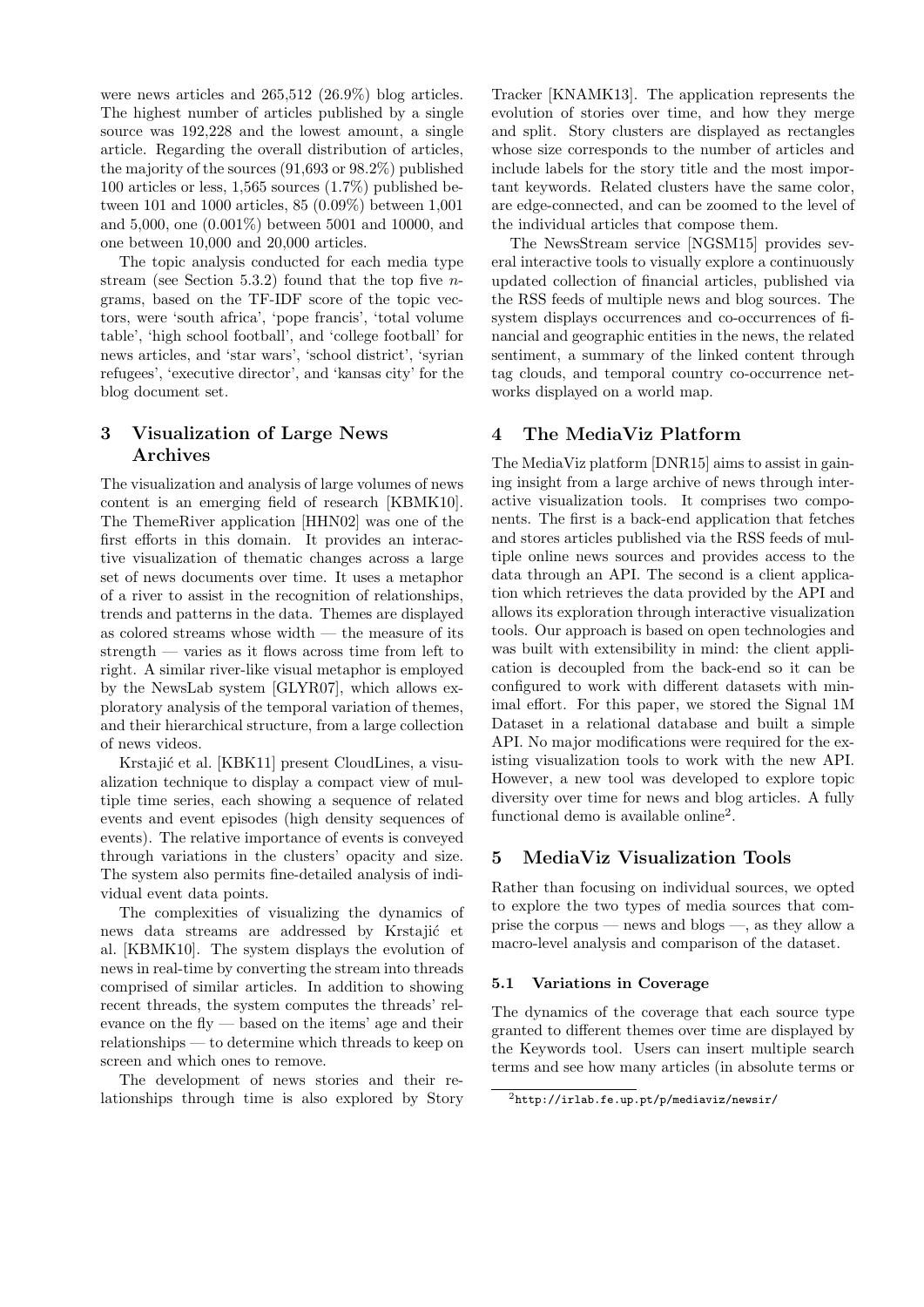as a percentage of all articles published on the respective day) with those keywords were published daily during the selected period. Additional context can be obtained by clicking the data points, which displays a list of all related articles. Each list item includes the title, summary, publication date and the source's name, and can be clicked to display the full text.



<span id="page-2-0"></span>Figure 1: MediaViz Keywords tool. Top: Daily percentage of articles published by all news sources containing the given terms. Bottom: Daily percentage of articles published by all blog sources containing the same terms.

Figure [1](#page-2-0) displays the daily percentage of articles published between Sep 1st 2015 and Sep 30th 2015 by each source type with the terms 'star wars', 'chile earthquake', 'tsipras', and 'stampede saudi arabia'. These particular terms were chosen because they are related with some relevant global events — identified after consulting several online resources — that took place on September 2015. The visualization's peaks highlight the selected events: the merchandise for the latest Star Wars movie was released on Sep 4th; an earthquake in Chile which led to the evacuation of millions of people took place on Sep 16th; on Sep 20th Alexis Tsipras was reelected as Prime Minister of Greece after resigning and calling for a snap election; and, on Sep 24th, hundreds of people died after a stampede during the annual pilgrimage to Mecca, in Saudi Arabia. As shown in Figure [1,](#page-2-0) the attention given to these events differed greatly between the two source types. News sources (top), gave similar attention to each event, while in blogs (bottom), the primacy belongs to articles mentioning Star Wars.

## 5.2 Publication Patterns

The Sources tool allows the comparison of publication patterns (count and percentage of articles) for multiple sources according to distinct temporal granularities: weekly, monthly and 24-hour cycles. To have comparable results, publication times are converted to the UTC time standard. The ability to compare several sources in the same screen can thus provide meaningful perspectives regarding their production cycles. This can be seen in Figure [2.](#page-2-1) News sources published a higher percentage of articles than blogs during business days, a behavior that is reversed during the weekend. While this pattern might be expected, given the particularities of each media type, the Sources tool quantitatively shows that such assertion is indeed true.



<span id="page-2-1"></span>Figure 2: MediaViz Sources tool. Percentage of articles published by both source types for each day of the week.

When looking at a 24-hour cycle, news and blog sources exhibit similar patterns. As Figure [3](#page-2-2) displays, publications follow a typical working schedule: the most active publication period occurs between 08:00 and 16:00 UTC and then gradually decreases. One possible explanation for this overlap is the growing professionalization and influence of blogs, which often compete with traditional news sources for online eyeballs. The most significant difference between the two patterns, the news sources' peak at 07:00, can be potentially explained by the publication of early morning news.



<span id="page-2-2"></span>Figure 3: MediaViz Sources tool. Percentage of articles published by both source types during a 24-hour cycle.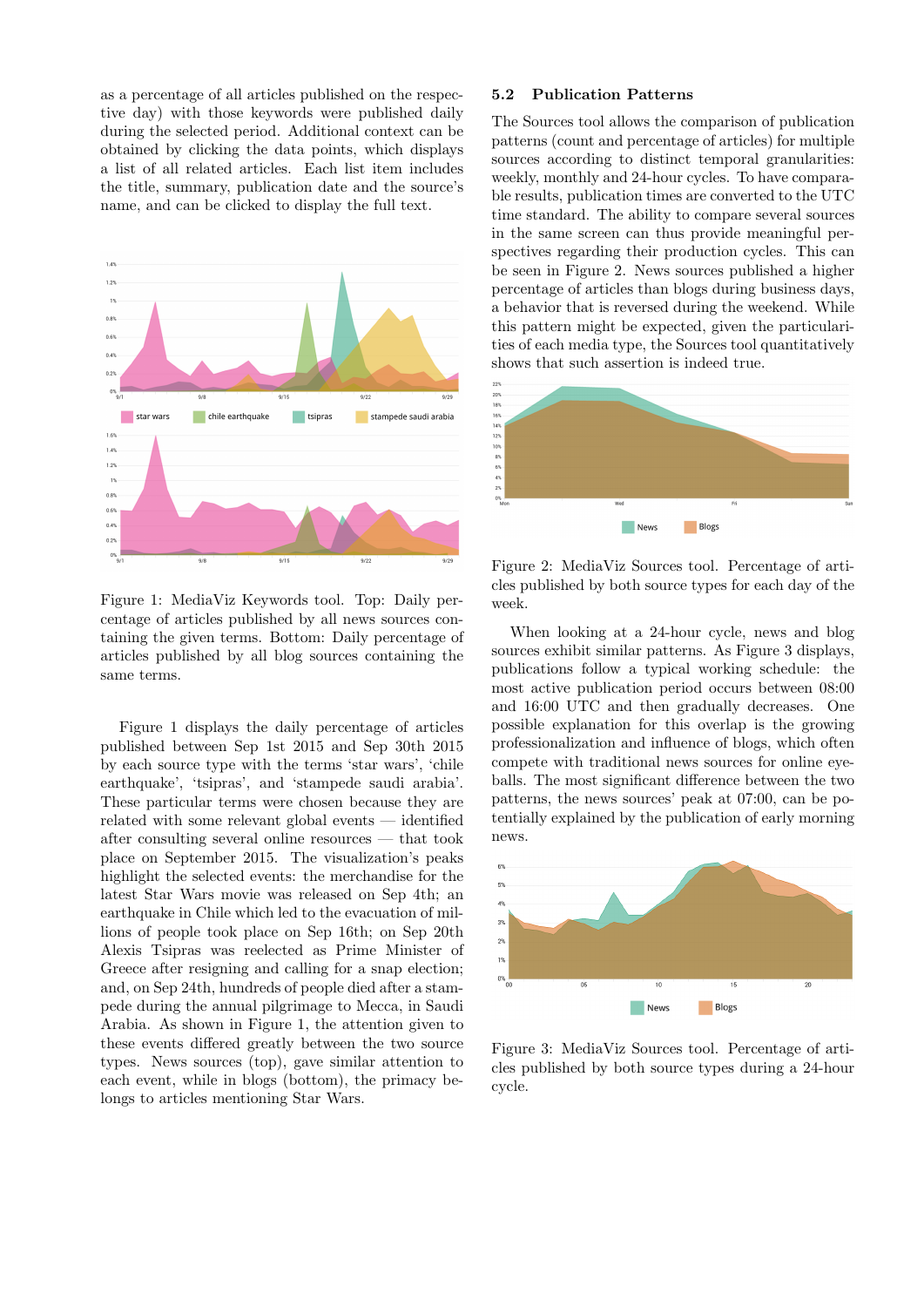### 5.3 Diversity Explorer

The Diversity Explorer tool was developed specifically for this work. Below we describe our strategy for detecting topics and measuring topical diversity between the news and blog streams.

#### 5.3.1 Topic Detection

Our topic detection strategy was based on the clustering of text documents using *n*-grams of size  $n = 2$ (bigrams) and  $n = 3$  (trigrams) as features. The base strategy consisted of, for a given day, transforming each document into a bag of n-grams and then running  $k$ -means [\[HW79\]](#page-4-3) using the *n*-gram frequencies as features. The value of  $k$  was selected based on the Silhouette method [\[Rou87\]](#page-5-5), by testing successive values of  $k \in [2, 15]$  for a random sample of 100 or less documents — in case less than 100 documents were available. Constraining the value of  $k$ , indirectly enforced the number of topics to range between 2 and 15. The result of this process was a set of k topics, represented by the centroid of each cluster and associated with the documents for each day.

Prior to the clustering phase, and in order to ensure performance, we reduced the number of features by removing *n*-grams that were over  $99.6\%$  sparse, i.e., features with more than 99.6% zeros, that were less useful in distinguishing documents, were simply discarded. The sparsity threshold of 99.6% was determined empirically, by experimenting with the largest daily document set and ensuring that the number of features would not explode (99% decrease from 1,834,310 to 350 features for the largest daily document set), but also with smaller daily document sets to ensure that the number of features would not be too small (nearly 0% decrease for daily document sets with less than 100 documents). After completing the feature reduction process, we repeated the previously described clustering process for the smaller matrix, obtaining  $k$  topic vectors that illustrated the different directions of followed contents in daily news.

### <span id="page-3-0"></span>5.3.2 Measuring Topic Diversity

In order to measure topic diversity within a corpus, we took the topic vectors for a given day and did an element-wise aggregation based on the maximum weight of each  $n$ -gram. This resulted in a set of daily vectors, describing the overall topical direction of news and blog articles per day.

Our approach to measuring topic diversity was based on a combined distance metric between all ngram daily vectors, for a given corpus — the more distant the topics are from every other topic, the higher the diversity. We computed the normalized cosine distances  $X$  for each pair of *n*-gram daily vectors, separately for the news and blog corpora. Next, we calculated the mean and standard deviation for the obtained values, and combined the mean  $E[X]$  and standard deviation  $\sigma(X)$  into a diversity score, as described in Equation [1.](#page-3-1)

$$
score(X) = E[X] - 2 \times (F(E[X]; 0.5, 1/50) \times 0.5)
$$
  
 
$$
\times (1 - E[X]) \times (E[X] \times \sigma(X)) \quad (1)
$$

<span id="page-3-2"></span><span id="page-3-1"></span>
$$
F(x; \mu, s) = \frac{1}{1 + e^{-\frac{x - \mu}{s}}}
$$
(2)

The idea was for the variance to affect the mean cosine distance in the following way: for a low mean, a low variance would result in a small increase, while a high variance would result in a large increase; for a high mean, a low variance would result in a small decrease, while a high variance would result in a large decrease. For example, given a mean cosine distance of 0.9, with a 0.9 standard deviation, we know that there are several values below the mean and that, since we are using a normalized cosine distance, its maximum is one. Thus, it makes sense that we would decrease (negative sign) the diversity score with the intuition that a subset of documents would be less diverse among themselves than average. On the other hand, for a mean cosine distance of 0.1, it would only make sense to increase (positive sign) the value based on the standard deviation. To determine sign, we took advantage of a logistic distribution (Equation [2\)](#page-3-2), centered on  $\mu = 0.5$  and scaled to  $s = 1/50$ . We used this as a sign function by shifting the result by −0.5 and multiplying by 2, which gave us a value in the interval  $[-1, 1]$  with a sigmoidal behavior. We then combined the mean and standard deviation to obtain the absolute value of increase or decrease, and multiplied it by the sign function.

We repeated this process for news, blogs, and the concatenated n-gram daily vectors of both corpora, for an overall topic diversity measurement. This resulted in a diversity score between zero and one, where zero meant that all the topics were exactly the same, while one meant that all the topics were completely distinct. Based on our results, topics have, overall for the combined samples, a diversity score of 0.970, a value that is as high as 0.986 for blogs, and as low as 0.976 for news. Topic diversity is similarly high in either case, despite blogs having a slightly higher diversity score.

### 5.3.3 Exploring Diversity Over Time

We also measured topic diversity over time, for small temporal windows, comparing news and blogs. Figure [4](#page-4-4) shows the resulting diversity score for a sequence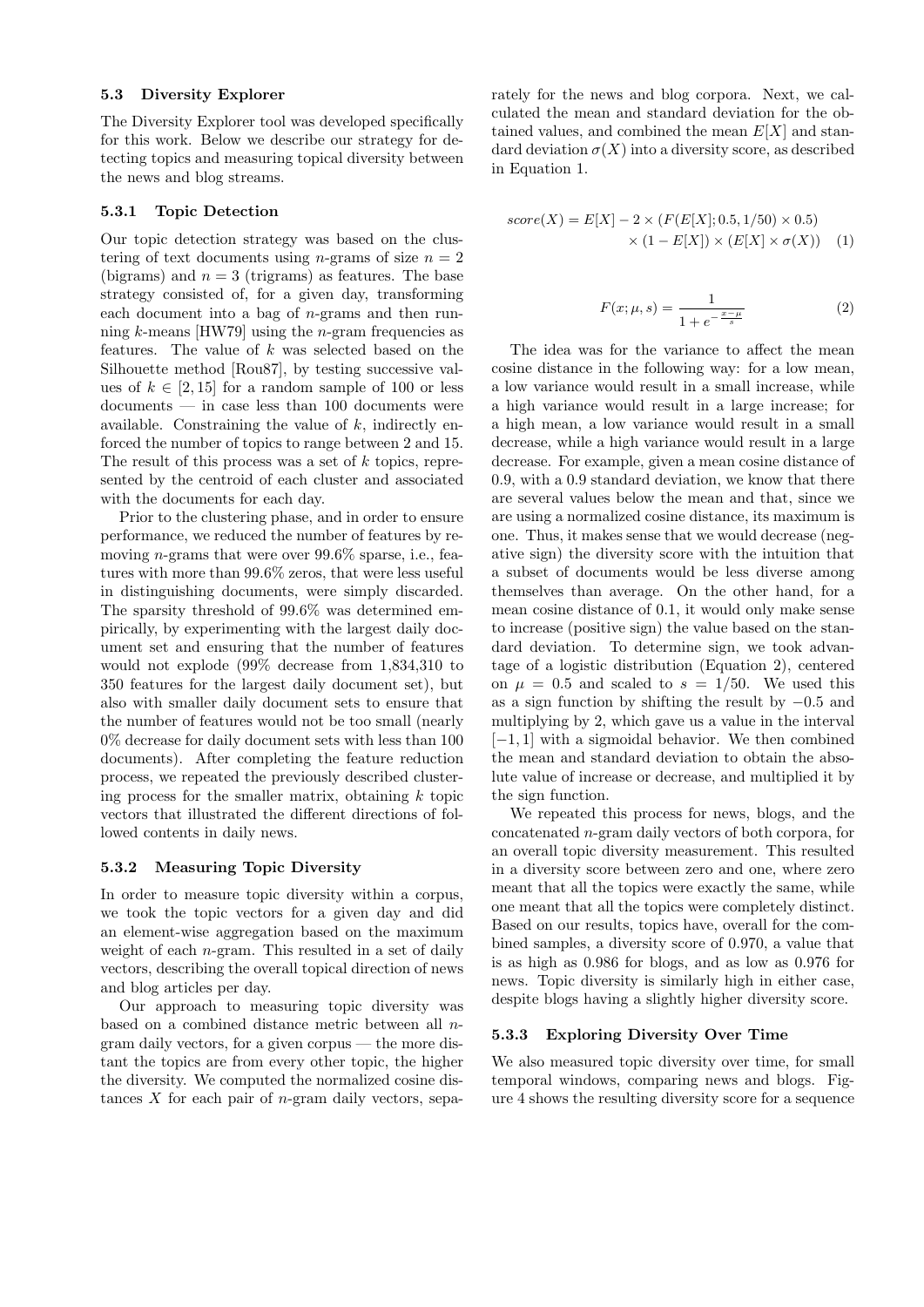of 5-day windows starting at the given date (x-axis), from Sep 1st to Sep 30th 2015, with news in green and blogs in red. As we can see, both corpora have a diversity behavior that is similar over time, with the exception of the temporal windows from Sep 15th to Sep 19th 2015. Correlation between the two diversity score distributions is 28.9% for the whole month of September, but raises to 69.3% when ignoring the period of 15–19 Sep. We calculated the differences between diversity scores over time and found that the temporal window starting at Sep 19th 2015 represented the largest break in consistency between news and blogs, with a difference in diversity of 0.205.

We analyzed the  $n$ -grams of the topics, for each corpus, within this temporal window. For the news corpus, we found 111 unique  $n$ -grams out of 175 total *n*-grams, meaning that  $63.43\%$  of the *n*-grams are unique, which indicates a high diversity. On the other hand, for the blog corpus, we found  $64$  unique *n*-grams out of 164 total n-grams, meaning that 39.02% of the n-grams are unique, which indicates a low diversity. This is consistent with our diversity score. We also calculated the Jaccard index for the set of  $n$ -grams of each corpora, for the Sep 19th 2015 temporal window, finding that  $15.89\%$  of the total number of unique *n*grams appears in both news and blogs.



<span id="page-4-4"></span>Figure 4: MediaViz diversity explorer. Top: diversity over time for windows of 5 days, starting at the given date. Bottom: number of documents for windows of 5 days, starting at the given date.

# 6 Conclusion

In this paper we presented the exploration of the Signal 1M Dataset, which comprises a large collection of news and blog articles, using distinct visualization tools. The visual analysis of the corpus provided interesting perspectives that would be much more difficult to obtain without the assistance of such tools. The Keywords tool allowed us to see that news and blog sources granted different levels of importance to a given set of keywords related with major global events that took place on September 2015. It was also evident, using the Sources tool, that the temporal publication patterns of these two media behaved differently — blogs published a higher percentage of content during the weekend than news sources —, but also in a similar fashion — both sources followed an identical curve during a 24-hour cycle. Finally, through the Diversity Explorer tool, we were able to visualize variations in the dynamics of topical diversity over time for each media type's content stream.

### Acknowledgements

Project 'NORTE-01-0145-FEDER-000020' is financed by the North Portugal Regional Operational Programme (NORTE 2020), under the PORTUGAL 2020 Partnership Agreement, and through the European Regional Development Fund (ERDF).

## References

- <span id="page-4-2"></span>[DNR15] Tiago Devezas, Sérgio Nunes, and María Teresa Rodríguez. MediaViz: An interactive visualization platform for online media studies. In Proceedings of the 2015 International Workshop on Human-centric Independent Computing, pages 7–11. ACM, 2015.
- <span id="page-4-1"></span>[GLYR07] Mohammad Ghoniem, Dongning Luo, Jing Yang, and William Ribarsky. Newslab: Exploratory broadcast news video analysis. In Visual Analytics Science and Technology, 2007. VAST 2007. IEEE Symposium on, pages 123–130. IEEE, 2007.
- <span id="page-4-0"></span>[HHN02] Susan Havre, Beth Hetzler, and Lucy Nowell. Themerivertm: In search of trends, patterns, and relationships. IEEE Transactions on Visualization and Computer Graphics, 8(1):9–20, 2002.
- <span id="page-4-3"></span>[HW79] J A Hartigan and M A Wong. A K-Means Clustering Algorithm. Journal of the Royal Statistical Society, 28(1):100– 108, 1979.